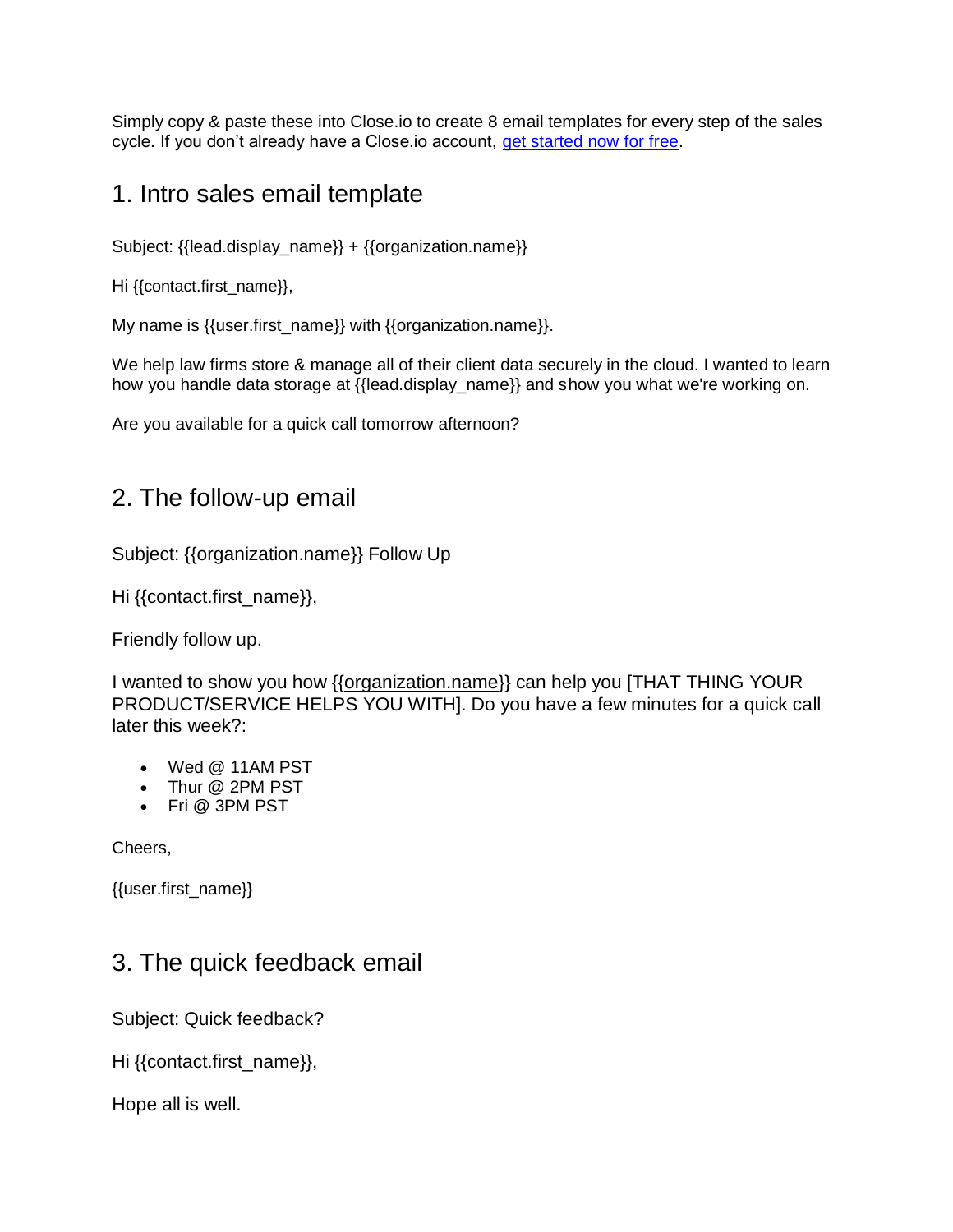We just launched [X NEW FEATURE]. Here's more information about it: [LINK TO NEW FEATURE]

Do you think it will help you [THE BENEFIT: SAVE TIME/SAVE MONEY/MAKE MORE MONEY/REDUCE PAIN] with [SPECIFIC THING THAT THEY DO]?

Cheers,

{{user.first\_name}}

# 4. Following up with a lost opportunity

Subject: Quick {{organization.name}} update

Hi {{contact.first\_name}},

Hope all is well.

Last time we spoke, you didn't think {{organization.name}} was a good fit because [REASON WHY THEY DIDN'T CLOSE].

The good news is that we now [NEW FEATURE OR SERVICE THAT ADDRESSES THEIR CONCERN]. Based on our past conversations, I think we're in a better position to [HELP WITH WHATEVER YOUR PRODUCT DOES].

Cheers,

{{user.first\_name}}

## 5. Follow up with an opportunity that disappeared on you

Subject: Are we still moving forward?

Hi {{contact.first\_name}},

Friendly check in.

Last time we spoke, we said that we were [NEXT STEP IN THE SALES PROCESS].

How can I help move things forward?

Cheers,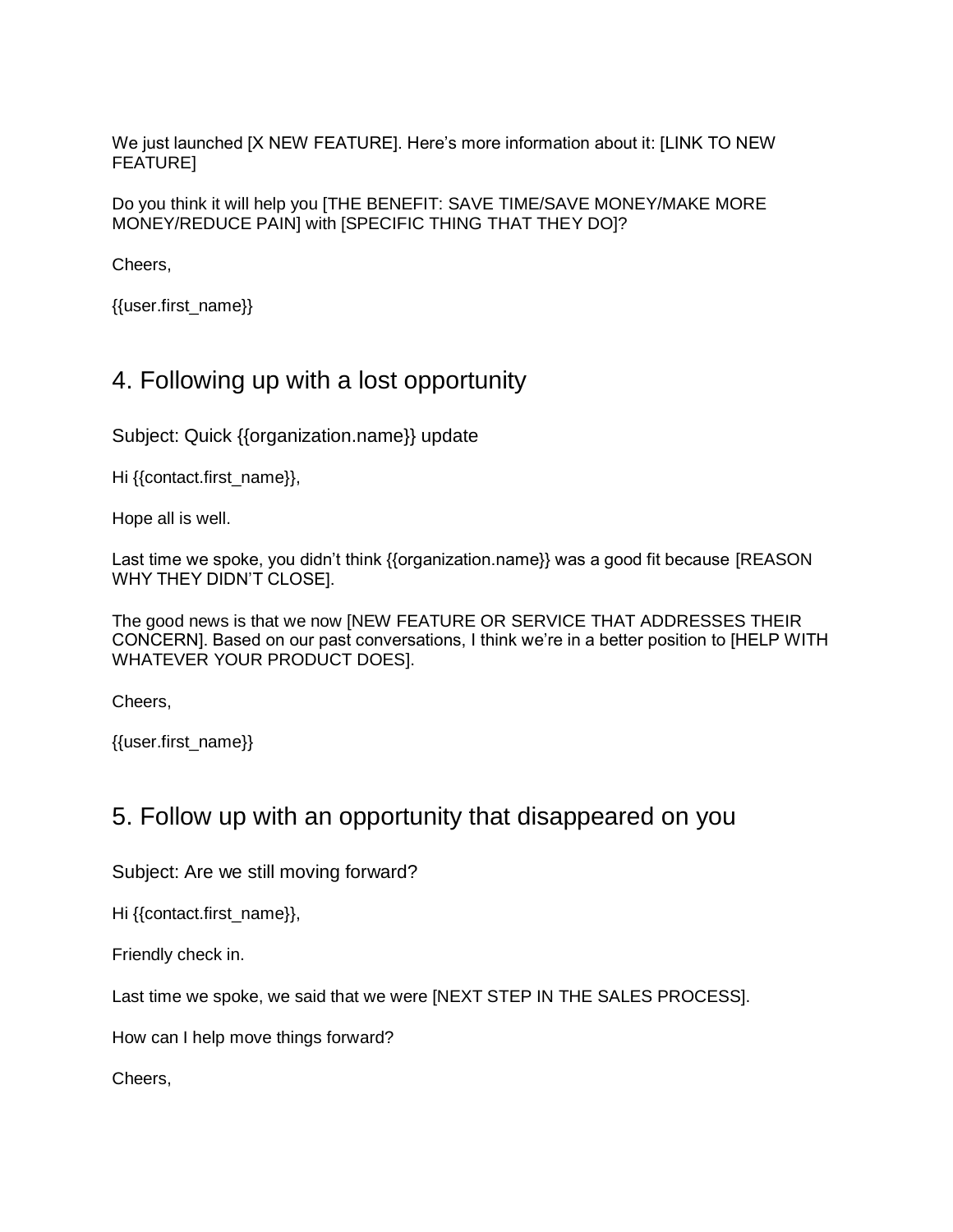{{user.first\_name}}

# 6. The "I just called" email

Subject: Today's Call

Hi {{contact.first\_name}},

I just tried giving you a call.

Do you have a few minutes to catch up later this week?:

- Wed @ 11AM PST
- Thur @ 2PM PST
- Fri @ 3PM PST

Cheers,

{{user.first\_name}}

# 7. The "what else do we need?" email

Subject: What else do we need?

Hi {{contact.first\_name}},

Hope all is well.

When we first spoke, you said that we need to:

- [OBJECTION A]
- [OBJECTION B]
- [OBJECTION C]

Do you think we've done those things? What else do we need to move forward this week?

Cheers,

{{user.first\_name}}

#### 8. Asking for the close